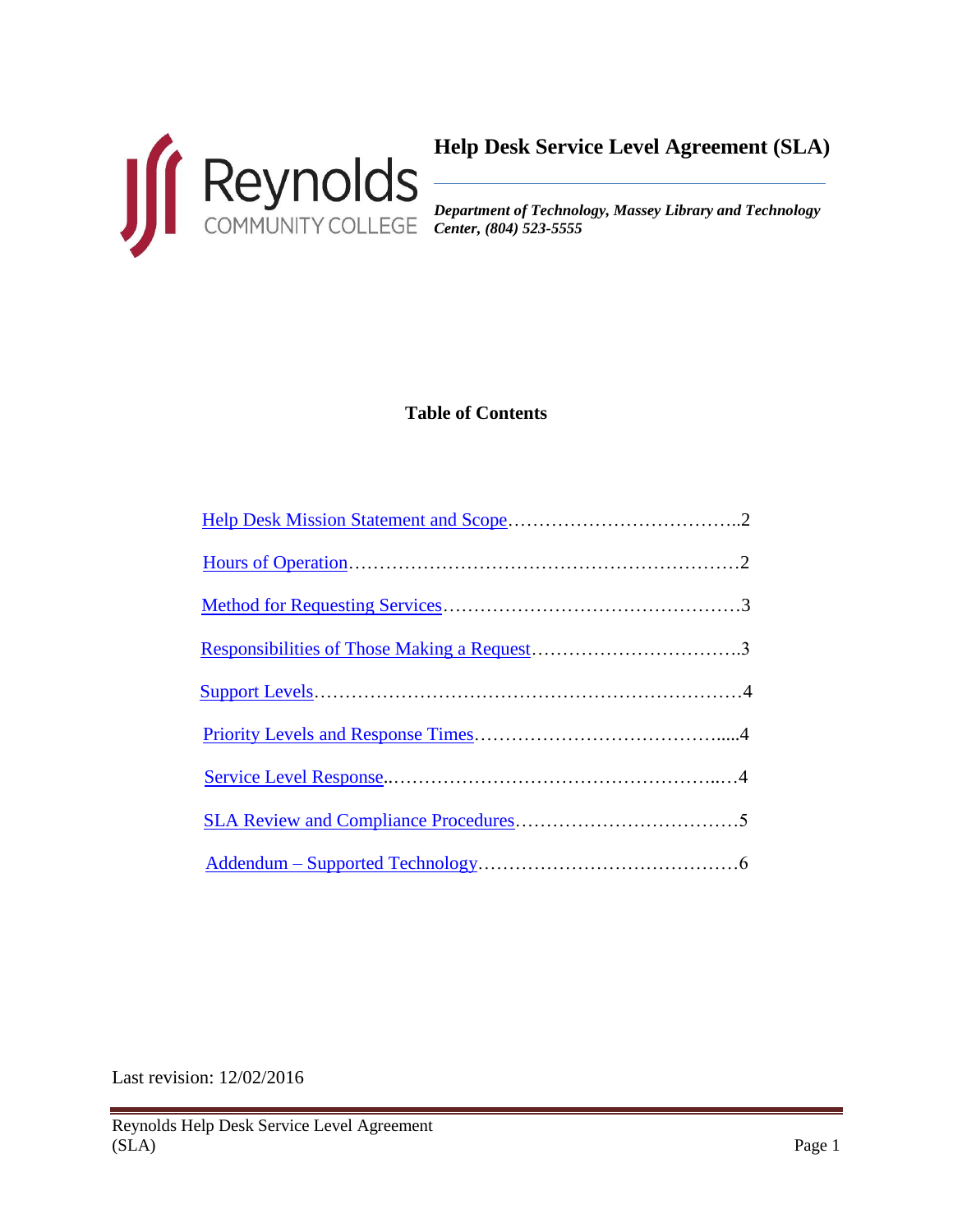### <span id="page-1-0"></span>**Mission Statement**

J. Sargeant Reynolds Community College (Reynolds) provides an accessible, quality education that develops students for success in the workplace, prepares students for successful transfer to colleges and universities, builds a skilled workforce that contributes to regional economic development, and promotes personal enrichment and lifelong learning.

# **Reynolds Help Desk Mission Statement and Values**

The Reynolds Help Desk endeavors to provide prompt, reliable, and respectful service to employees and students as we satisfy their technology support needs, while advancing the mission of our college. Members of our team strive to improve continuously as we develop and apply our skills and abilities through collaborative efforts, ongoing participation in professional development activities, and the use of innovative applications of technology. We value open, honest, and clear communication and the integrity of information and its representation.

#### **Scope**

The Reynolds Help Desk provides first-level technical support to all faculty, staff and students of Reynolds Community College in a professional and informative manner. The Reynolds Help Desk is dedicated to servicing the computer and technology support needs of all users by providing detailed resolutions and general system information for common problems.

Within the Virginia Community College System, a Chancellor's Technology Expectation is that colleges will ensure that all students, faculty, and staff have access to Tier 1 Help Desk services to support the network, email, SIS, AIS, Blackboard, and Directory Services. The services provided by Reynolds Help Desk, and this Service Level Agreement, meet VCCS expectations for technology while advancing our college's mission and objectives.

### <span id="page-1-1"></span>**Hours of Operation**

Help Desk services are available during the following hours of operation, except when the college is closed due to Holidays, Administrative Closing, or Inclement Weather. Extended hours are available during peak times.

| Regular hours                        | $8:15$ a.m. $-5:00$ p.m. |
|--------------------------------------|--------------------------|
| Monday, Tuesday, Thursday and Friday |                          |
| Wednesday                            | $8:15$ a.m. $-6:30$ p.m. |
| Extended hours Monday through Friday | $8:15$ a.m. $-7:00$ p.m. |
| Two weeks of Intensive Advising      |                          |
| prior to registration                |                          |
| Week before classes begin            |                          |
| First week of classes                |                          |
|                                      |                          |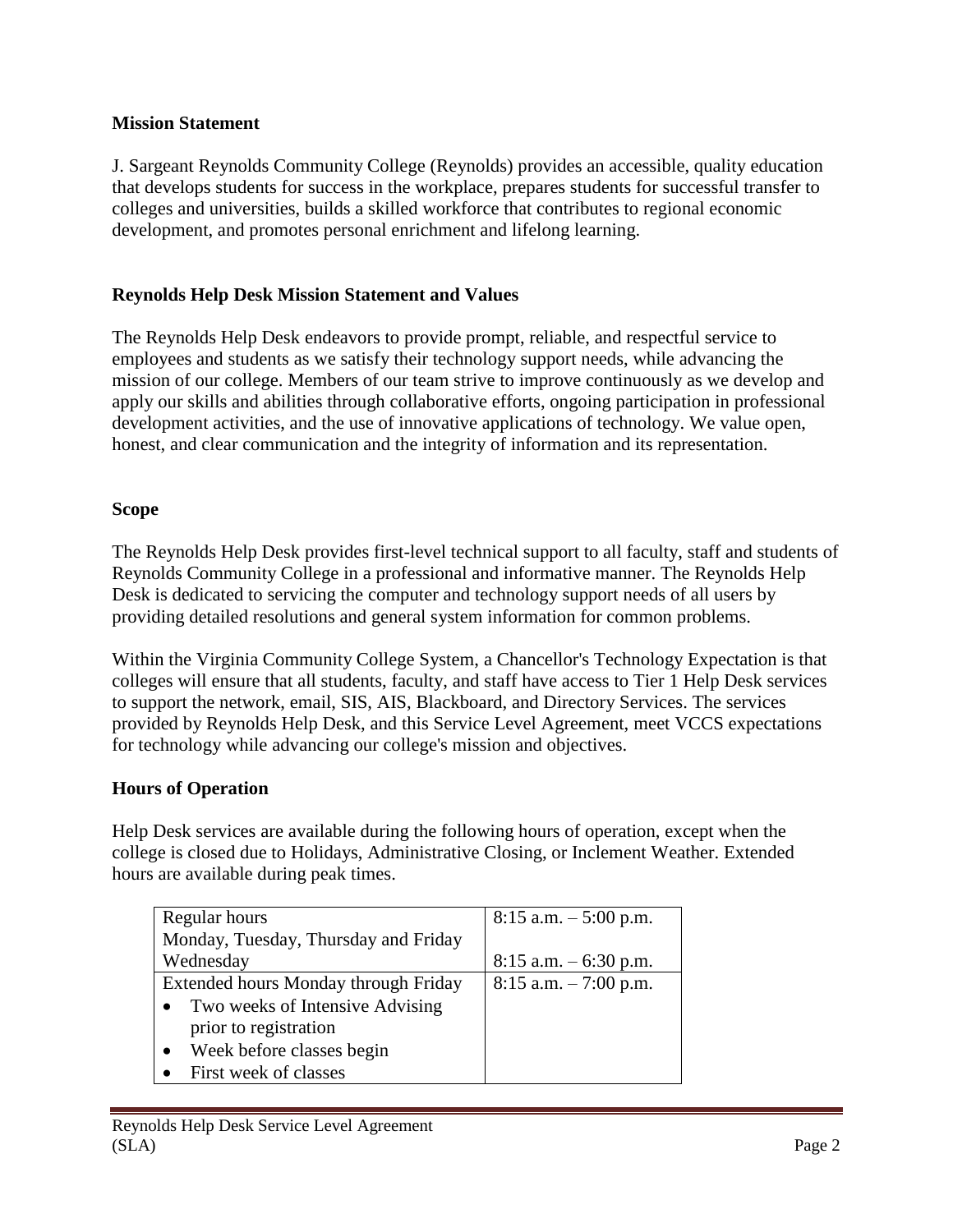## <span id="page-2-0"></span>**Method for Requesting Services:**

Assistance can be requested via the following:

- **Phone** For password resets, students can contact the Information Center at 804-371- 3000. For other available technology support for students, faculty, and staff, contact the Reynolds Helpdesk at (804) 523-5555. If we are not available when you call, please leave a voicemail. We will return your call by the end of the day.
- **Email** request assistance via email by contacting [helpdesk@reynolds.edu.](mailto:helpdesk@reynolds.edu) We will respond to your email by the end of the business day.
- **Intranet (faculty and staff) Help Desk Ticket**: [http://intranet.reynolds.edu/tech](http://intranet.reynolds.edu/tech-support/helpdesk/Default.aspx)[support/helpdesk/Default.aspx](http://intranet.reynolds.edu/tech-support/helpdesk/Default.aspx)

### <span id="page-2-1"></span>**Responsibilities of Those Making a Request:**

Before contacting the Help Desk users should explore help that is readily available. This help might come from the Technology Support page on the college's website, the Help Desk Intranet site, the help utility that is built into each application and the operating system software, and peers in the college department. When such local help has been exhausted and assistance is needed, users should contact the Help Desk through one of the methods described above.

In contacting the Help Desk provide the following information:

- Complete contact information (first and last name, department, campus/building/room number, and phone number/email address)
- Device with which you are experiencing the problem (desktop or laptop, printer, scanner/copier, etc.)
- A clear and specific description of the problem or request, including information regarding any error messages you may have received.

# <span id="page-2-2"></span>**Support Levels:**

The Reynolds Help Desk team determines the need for escalation of inquiries when the service needed is beyond the scope of our services provided.

Tier 1 – Help Desk

Tier 2 – Administrative Computing Support, Academic Computing Support, Applications Development, Network Engineering & Security, Center for Distance Learning

Tier 3 – Vendor Technician/Engineer or appropriate personnel, VCCS Information Technology Services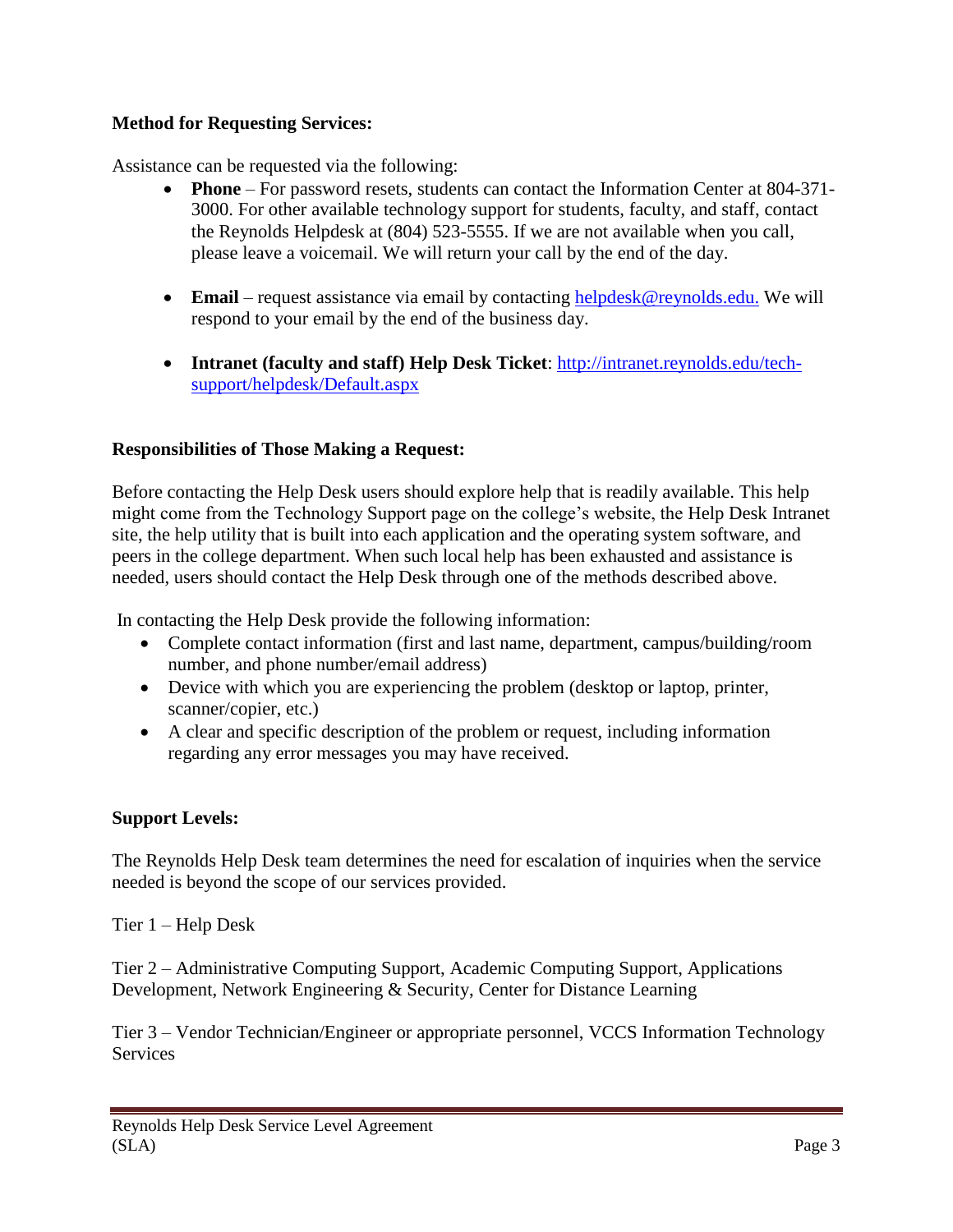# <span id="page-3-0"></span>**Priority Levels and Response Times**

| <b>Priority</b>             | Impact    | <b>Definition</b>                      | <b>Response Time</b>   | <b>Resolution Time</b> |
|-----------------------------|-----------|----------------------------------------|------------------------|------------------------|
|                             |           |                                        | <b>During Business</b> |                        |
|                             |           |                                        | Hours                  |                        |
|                             | Critical  | Affects multiple people significantly  | 15 minutes             | Until fixed            |
| $\mathcal{D}_{\mathcal{L}}$ | Serious   | Affects a small number of people       | 1 hour                 | 8 hours                |
|                             |           | significantly                          |                        |                        |
| 3                           | Important | Affects multiple people, but work can  | 2 hours                | 12 hours               |
|                             |           | still be performed                     |                        |                        |
| 4                           | Normal    | Affects a small number of people, but  | 4 hours                | 24 hours               |
|                             |           | work can still be performed            |                        |                        |
| 5                           | Other     | Affects one person, but work can still | 8 hours                | 24 hours               |
|                             |           | be performed.                          |                        |                        |

A priority scheme will be applied to all calls taken by the Help Desk and routed to technicians according to the following criteria:

#### <span id="page-3-1"></span>**Service Level Response**

**Phone:** For calls placed by telephone, the Help Desk has a phone queuing system that greets the caller, and informs them where they are in the queue, including the number of callers before them.

• Call abandonment rate and to voicemail shall be below 5%.

If calls are placed during manned hours, Help Desk will make every effort to answer promptly calls placed in the queue. There are times when the Help Desk technician is either on the phone or busy with other tasks. If calls roll over to voicemail, please leave a message.

**Voicemail:** For voicemails left on the Reynolds Helpdesk line, the following shall apply:

- Respond to voicemails left during manned hours by the end of business.
- Respond to voicemails left during unmanned hours during the best contact time as indicated by the caller or within the first 4 hours of the next manned shift.

**Email:** For emails sent to the Reynolds Help Desk, the following shall apply:

- Respond to emails left during manned hours by the end of business.
- Respond to emails left during unmanned hours within the first 4 hours of the next manned shift.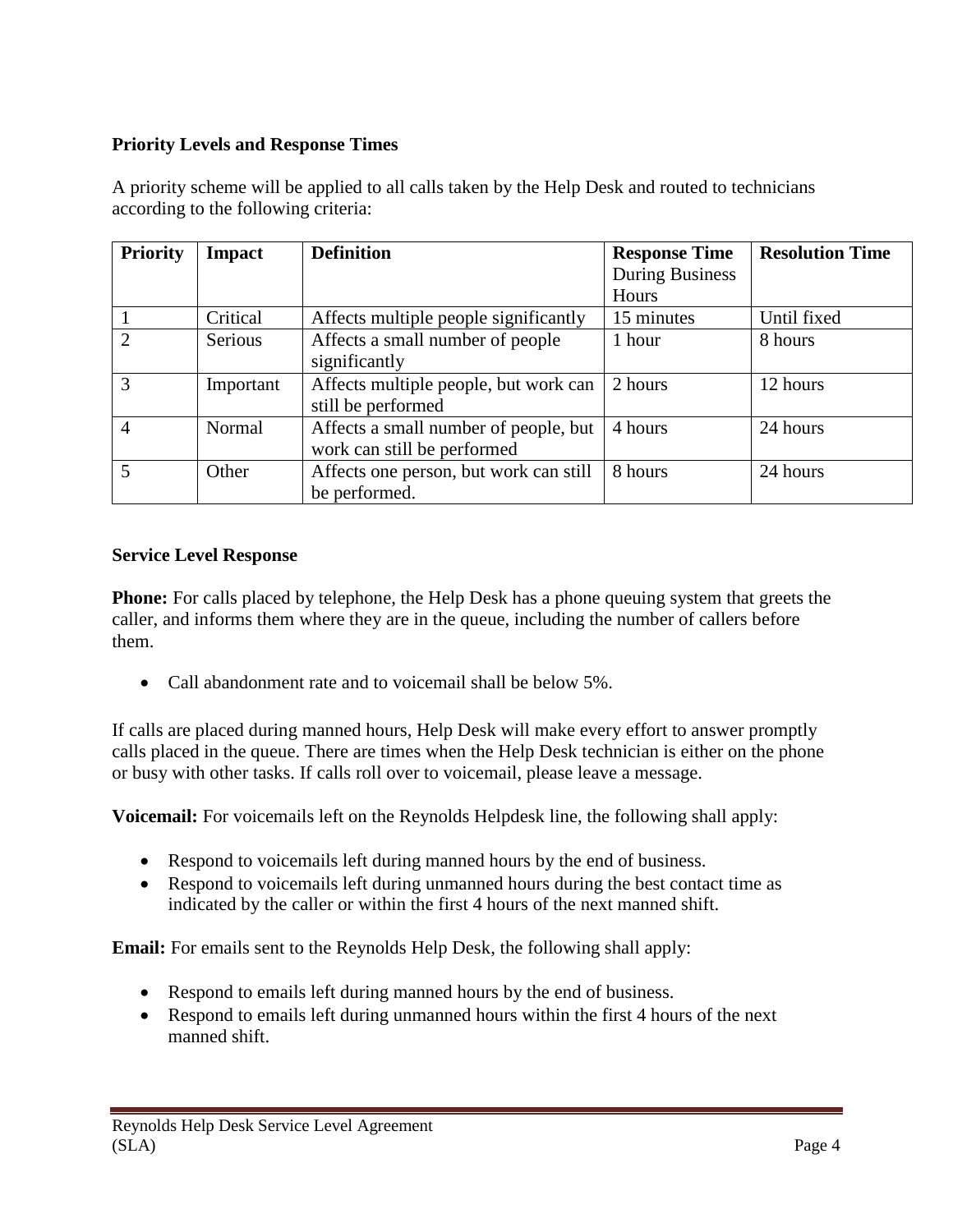## **General Metrics:**

- First contact resolution rate shall be 95% or better.
- Customer survey satisfaction rate shall be 90% or better.

## <span id="page-4-0"></span>**SLA Review and Compliance Procedures**

This Service Level Agreement will be reviewed at a minimum once per academic year. Contents of this document may be amended as required, provided approval is obtained and communicated to all affected parties. The Document Owner will incorporate all subsequent revisions and obtain mutual agreements/approvals as required. The Reynolds Helpdesk reserves the right to remove any unsupported software if it is suspected the software causes a recurring problem on a collegeowned system. The Lead Help Desk Technician is responsible for issues relating to this SLA and may be contacted at (804) 523-5555 or helpdesk@reynolds.edu. Unresolved issues will be escalated in turn to the Manager of Applications Development and Support.

*The Help Desk thanks you for the opportunity to be of service.*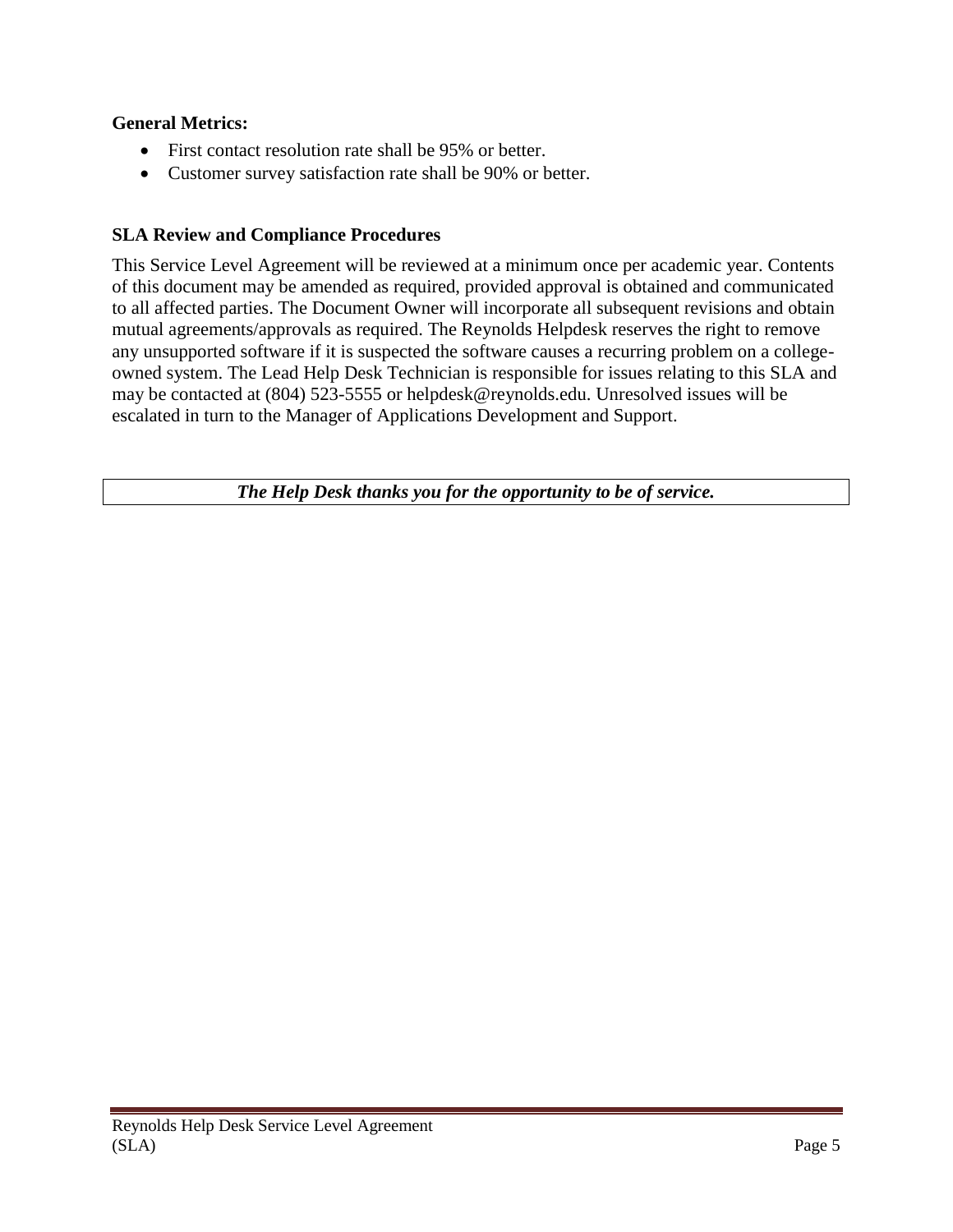<span id="page-5-0"></span>

| <b>Addendum</b>                                                                             |                      |                 |  |
|---------------------------------------------------------------------------------------------|----------------------|-----------------|--|
| <b>Supported Technology</b>                                                                 | <b>Faculty/Staff</b> | <b>Students</b> |  |
| MyReynolds Access/Passwords                                                                 | Level 1              | Level 1         |  |
| <b>SIS</b>                                                                                  | Level 1              | Level 1         |  |
| <b>HRMS</b>                                                                                 | Level 1              |                 |  |
| <b>GMAIL</b>                                                                                | Level 1              | Level 1         |  |
| <b>AIS</b>                                                                                  | Level 1              |                 |  |
| <b>BlackBoard</b>                                                                           | Level 1              | Level 1         |  |
| <b>SAILS</b>                                                                                | Level 1              | Level 1         |  |
| <b>QUINN</b>                                                                                | Level 1              |                 |  |
| Google Apps                                                                                 | Level 1              | Level 1         |  |
| Dreamspark                                                                                  | Level 1              | Level 1         |  |
| <b>Symantec Endpoint Protection</b>                                                         |                      |                 |  |
| Installation                                                                                | Level 1              | Level 1         |  |
| Virus definitions                                                                           | Level 1              | Level 1         |  |
| Running virus scan                                                                          | Level 1              | Level 1         |  |
| <b>Browsers</b>                                                                             |                      |                 |  |
| Basic troubleshooting - Clear cache, history,<br>compatibility issues, bookmarks, favorites | Level 1              | Level 1         |  |
| Internet Explorer / Edge                                                                    | Level 1              | Level 1         |  |
| Firefox                                                                                     | Level 1              | Level 1         |  |
| Chrome                                                                                      | Level 1              | Level 1         |  |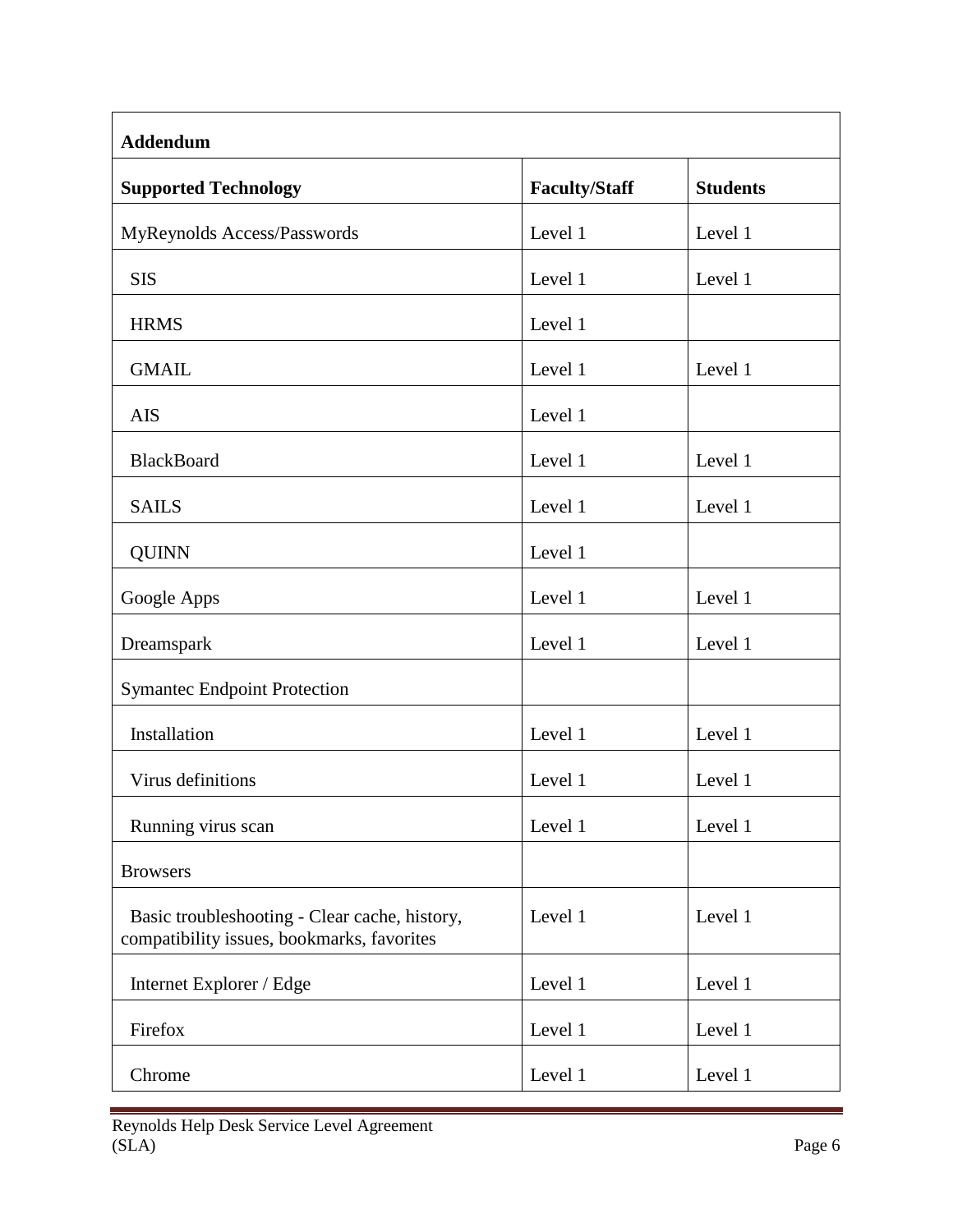| Network and Wi-Fi connectivity                 | Level 1 | Level 1 |
|------------------------------------------------|---------|---------|
| LAN password resets                            | Level 1 |         |
| Windows $OS - v7$ , v10                        |         |         |
| Software installation – ex. Java, Adobe Reader | Level 1 | Level 1 |
| Download and install Office 365                |         | Level 1 |
| Basic troubleshooting                          | Level 1 | Level 1 |
| Running disc cleanup                           | Level 1 | Level 1 |
| Mac OS                                         |         |         |
| Software installation - ex. Java, Adobe Reader | Level 1 | Level 1 |
| Download and install Office 365                |         | Level 1 |
| Basic troubleshooting                          | Level 1 | Level 1 |
| Running disc cleanup                           | Level 1 | Level 1 |
| Office Suite $-v13$ , v16                      |         |         |
| Basic troubleshooting                          | Level 1 | Level 1 |
| Outlook 365                                    | Level 1 | Level 1 |
| Word                                           | Level 1 | Level 1 |
| Excel                                          | Level 1 | Level 1 |
| Access                                         | Level 1 | Level 1 |
| <b>Power Point</b>                             | Level 1 | Level 1 |
| Mobile Devices $-$ iPads, iPhones & Android    |         |         |
| Downloading free apps                          | Level 1 | Level 1 |